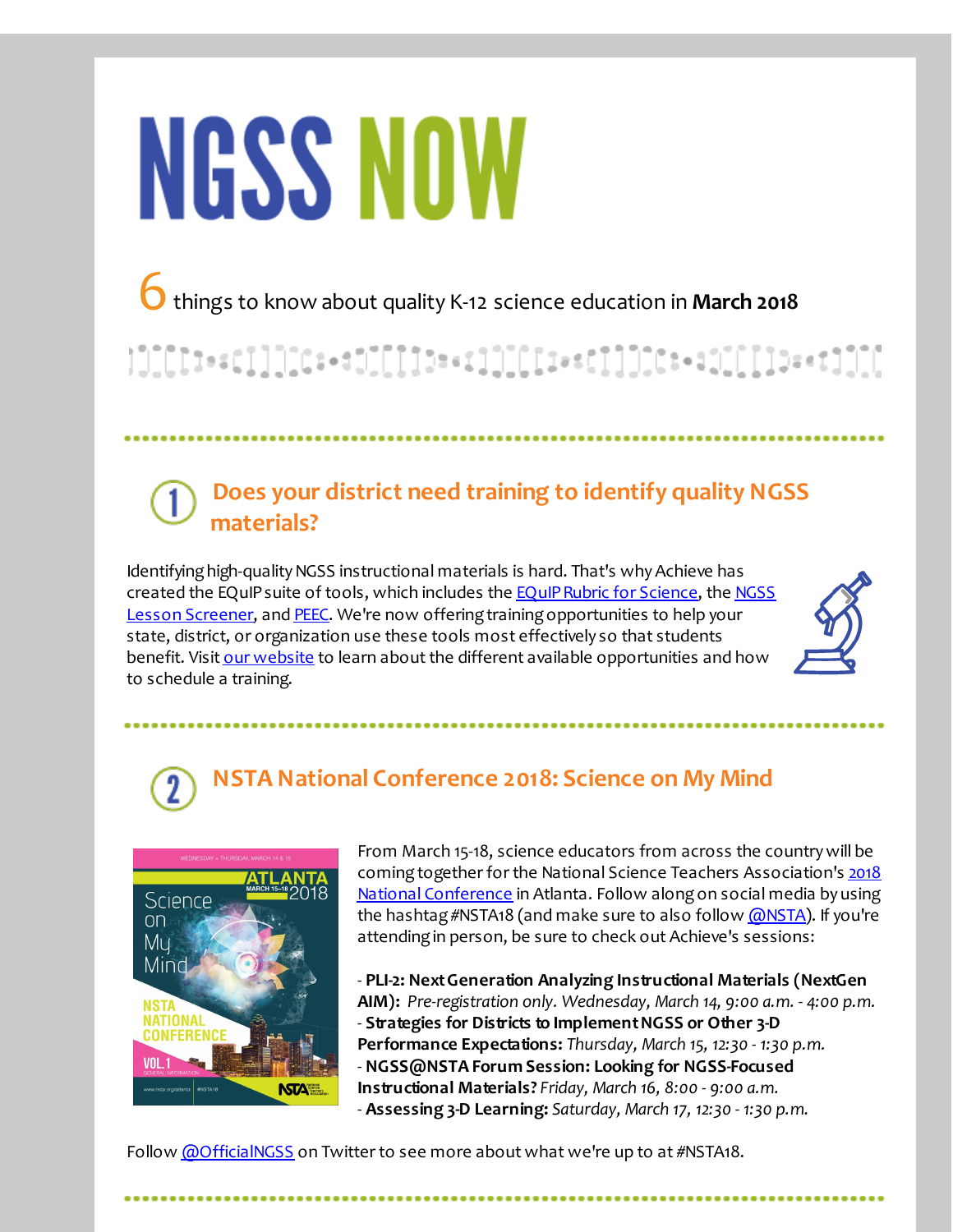#### **From Bayer's** *The Beaker Life***: Why I'm Jealous of Students in Next Generation Science Standards Classrooms**



Don't miss this great **blog post** from Achieve's on Vanessa Wolbrink [\(@vawolb](http://r20.rs6.net/tn.jsp?f=001F2Anh094rPWoHmOnry1Yr2XstD6vNPyhUPKj672TT9vrkvs1H8W4BRXXxRR7AqaAT48KeEqpmyNL0ManSvKUGzZ5fNsfJVbEoXSGVIISCmmKi4KTG3tOK7KN9JGuwMfCfkScFqrsQzHVK5TbVeX07aXc0-pRxaB3QApb8kdqUlBY6pZe0AkC5g==&c=&ch=)) over on Bayer's *The Beaker Life* blog!

*"In an NGSS science classroom, I wouldn'tjust memorize the periodic table. I'd wonder- perhaps with some prompting from my teacher- why do we use both water and soap when we wash our hands and notjust water? Then, as I begin to investigate how soap molecules interact with oil and dirt differently than water molecules do, I'd use the periodic table to look atthe relative properties of elements based on patterns of electrons in the outmost energy level of atoms. I'd then gather evidence to look at the strength of the electrical forces between particles (NGSS high school physicalscience standards [HS-PS1-1](http://r20.rs6.net/tn.jsp?f=001F2Anh094rPWoHmOnry1Yr2XstD6vNPyhUPKj672TT9vrkvs1H8W4BRXXxRR7AqaAVa7vAYU33pfRMi8FTuCGaEKFAYIOa2OUxTKpqR8fa1sYrdNFbt5pdCaqP0pBaDe9tAGD0UUEW-I0sj_hjiSwOWi9rcgzrzn0J0ZnQEGtZTJqTIFtBai41bEREtWh8TvgtN8Uo0nFDftzeWWIiJaD59gad3IX83DAd8u-rdSfIm8=&c=&ch=) and [HS-PS1-3](http://r20.rs6.net/tn.jsp?f=001F2Anh094rPWoHmOnry1Yr2XstD6vNPyhUPKj672TT9vrkvs1H8W4BRXXxRR7AqaACvDkXu7JCi8JGQESLE2jsqxpVrOWgyCkAZW-Yt-zffb7jBFI-90VKc_DNLVaBfSl1dtW6QeQb3A4zWal6_AwS5RPZgxVXcv2SMHUBIJnm-qcUX-ppvzk869Hn6BN9txWmQiz4csKW1YDsZ7fQiSv2ZQcxN-0RqqqwmRihWWvlec=&c=&ch=)). In the end, I'd know something about electrostatic interactions when cleaning something with soap and water, and I'd also be on my way to developing a deep understanding of the periodic table - the patterns among the atoms, the organization of the table, and how I could use itto make sense of*

something - much better than if I had just memorized the abbreviations. Not only would I have a lot more fun along the way, but I'd also be much more likely to actually retain the knowledge and skills and apply *them* to other things."

To learn more about Bayer's work and to read more blogposts, follow them on Twitter at [@BayerUS](http://r20.rs6.net/tn.jsp?f=001F2Anh094rPWoHmOnry1Yr2XstD6vNPyhUPKj672TT9vrkvs1H8W4BRXXxRR7AqaAthDhI2l3N6RdweRCgiWm459LGbQ1BFiqaCK3Jm3yX2YmSZDboEIK1fVbvutsu0fRHsOK8syZfKzJFruXpQY9RsoGg3IWvwZ1K40nbrYbDcshrVbrebEY8w==&c=&ch=).

# **Choosing Instructional Materials: Lessons Learned**

Achieve's Matt Krehbiel [\(@ksscienceguy](http://r20.rs6.net/tn.jsp?f=001F2Anh094rPWoHmOnry1Yr2XstD6vNPyhUPKj672TT9vrkvs1H8W4BRXXxRR7AqaAL-dZttdJ9H2p302bnR1bCcQkY9j4qBGe4EeMNRzybQzsfBnsj64bLG33y5LTwwbGGQ9272CodAGU3chsvwZ9AZ0WAPDO0xXNaiyXsEEtl8GBWltXaJy-xw==&c=&ch=)) recently published a new [piece](http://r20.rs6.net/tn.jsp?f=001F2Anh094rPWoHmOnry1Yr2XstD6vNPyhUPKj672TT9vrkvs1H8W4BRXXxRR7AqaAovSLR_zhF8pYWMy0Gs_th1e0rHxxw92LLrwfZNa0oIvwQJ2ncvqir-QqFmXZcj789dUEZRNlp88Ofl5F1OX-bVuPiW0t0EXz6Sk35uDs9ZG0wilwxQI7ie6mSByKf77PkJxgNWHE5VX92gdGBEVZuWXjT20V4ZUeUi16YXPm9UX3nZjkoQ7a9miY4dk1P6yDhdaCHAT_v7m56tOvPVFyuA==&c=&ch=) on the NSTA Blog in which he shares five biglessons that he has learned about selectinginstructional materials.

"While high-quality materials are needed, that's only one of the factors to consider. The materials need to *be part of a broaderscience implementation plan thatincludes, among otherthings, professional learning to support ongoing improvementin instruction. But* how these materials are selected *can help address several implementation issues simultaneously if itis done well. Because this is likely the mostsignificant science-specific expenditure your district will make, it's worth devoting the time and resources needed to select materials in a thoughtful, strategic way. Use this process as a leverfor change to improve science instruction for every studentin your district."*

### **STEM & the Standards: Librarians and the NGSS**

An [article](http://r20.rs6.net/tn.jsp?f=001F2Anh094rPWoHmOnry1Yr2XstD6vNPyhUPKj672TT9vrkvs1H8W4BRXXxRR7AqaAbj5qxcMSXvcY_dtRQFq75WSaWMfp8zykulXzcCUNxVQHYqiWN8sfHXt3ObgiakG5a6_z2eY5t6WFOyisJLUXp7yteXC7OL2FlraBXxarwUJ60YVeHRz-TylgttwTkmw7fP3UDEoctjJGgeMcdijs7AOhtEUKr8j0qAMuVFlH3Zupn5IRc8gWTw==&c=&ch=) from the School Library Journal looked at ways that school librarians are helping students increase their exposure to engineeringas part of the NGSS.

*"Four disciplinary core ideas include physicalsciences;*